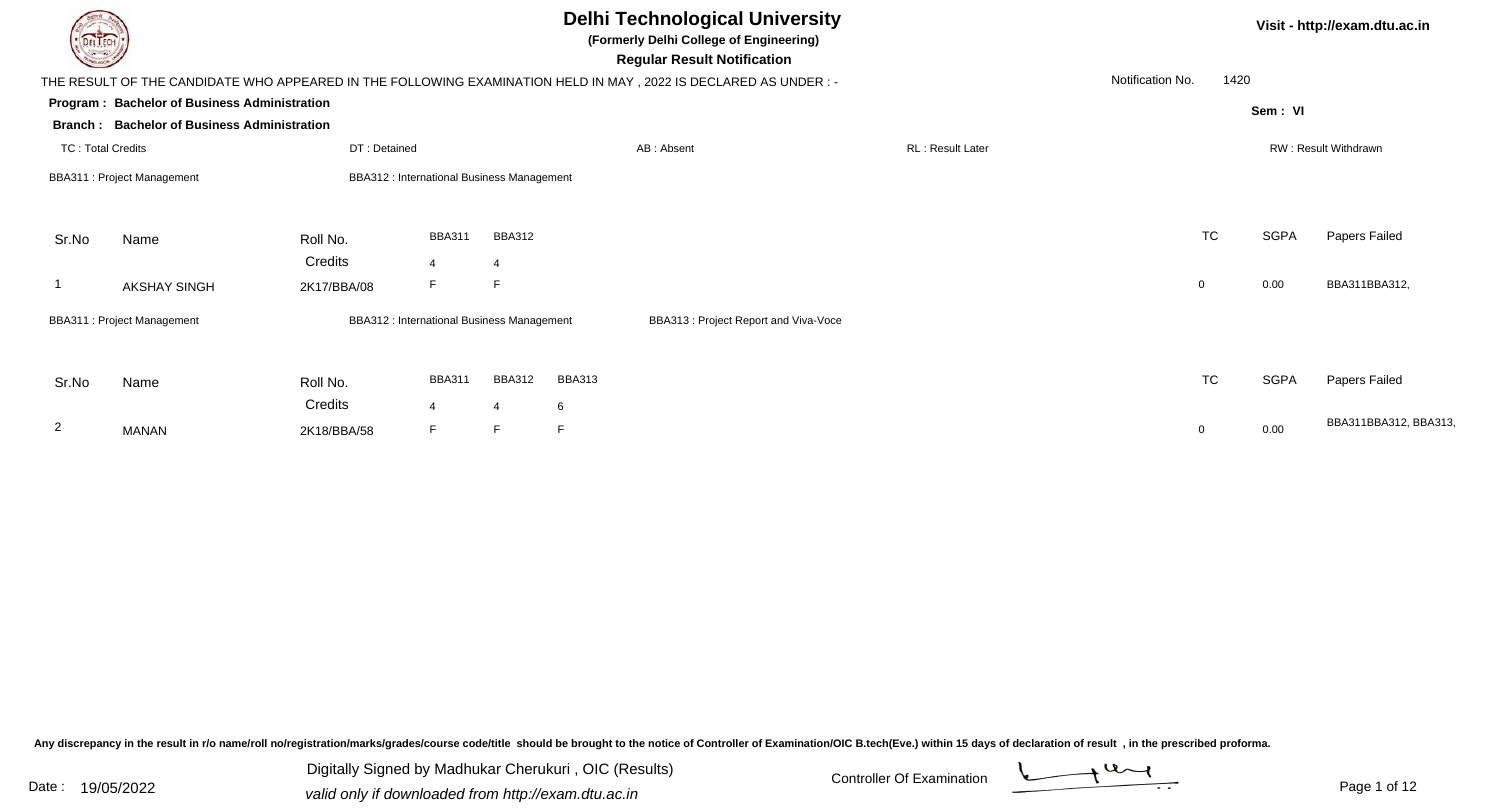

**(Formerly Delhi College of Engineering)**

 **Regular Result Notification**

**Program : Bachelor of Business AdministrationSem : VI Branch : Bachelor of Business Administration**THE RESULT OF THE CANDIDATE WHO APPEARED IN THE FOLLOWING EXAMINATION HELD IN MAY , 2022 IS DECLARED AS UNDER : -TC : Total Credits DT : Detainedd AB : Absent RL : Result Later RW : Result Withdrawn Notification No. 1420Sr.Noo Name Roll No. **Credits** BBA311 : Project ManagementBBA312 : International Business Management BBA313 : Project Report and Viva-Voce BBA3055 : BUSINESS ANALYSIS & VALUATIONBBA3056 : FINANCIAL MODELLING & DERIVATIVESBBA3111 BBA312 BBA313 BBA3055 BBA3056 TC TC SGPA Papers Failed 44 4 6 4 4 3 AAYUSH MAHAJANN 2K19/BBA/02 A+ A+ A+ A+ A A A 4 AKHIL JOSHI 2K19/BBA/066 B+ A B+ B+ A 22 7.36 5 AKUL GUPTAA 2K19/BBA/07 A A+ A+ A A+ A A+ C 22 8.64 6 ANKUSH PAL SINGHH 2K19/BBA/10 B+ A B+ B+ A 22 7.36 7 ANUJ BUDAKOTI 2K19/BBA/12 B+ B+ B+ <sup>A</sup> A+ <sup>22</sup> 7.55 8 ARCHIT JAINN 2K19/BBA/13 B+ B+ A A A+ 22 7.82 9 ARYAN DEEPP 2K19/BBA/18 C A B A B+ 22 6.73 10 CHIRAG KASATT 2K19/BBA/25 A A A+ A+ A A 22 8.45 11 GURDEEP SINGH GILLL 2K19/BBA/32 C A B+ A A 22 7.18 12 HARIJEET SINGHH 2K19/BBA/33 B+ A+ A A+ A+ A+ C+ 22 8.36 13 HARSHIT BHATIAA 2K19/BBA/35 B+ A+ A A A A C 22 8.00 14 HARSHITA BHATIAA 2K19/BBA/37 B+ A B+ A+ O 22 8.09 15 ISH VERMAA 2K19/BBA/38 A A+ A+ A A A C 22 8.45

Any discrepancy in the result in r/o name/roll no/registration/marks/grades/course code/title should be brought to the notice of Controller of Examination/OIC B.tech(Eve.) within 15 days of declaration of result , in the p

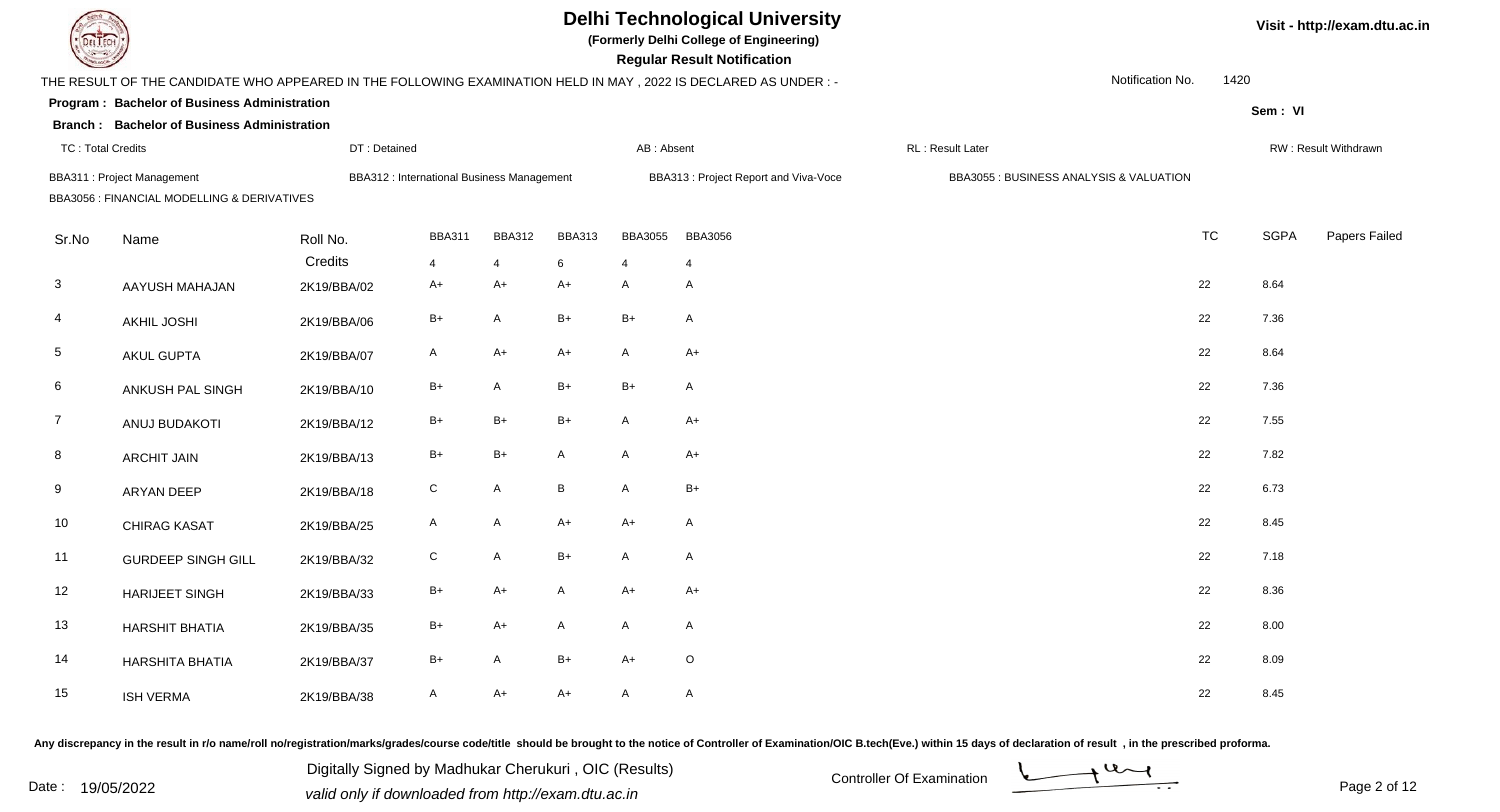

**(Formerly Delhi College of Engineering)**

 **Regular Result Notification**

| <b>Controller Comments</b> |                                                                                                                 |                     |                                            |               |               |                | Regular Result Notification             |                  |                                         |           |             |                      |
|----------------------------|-----------------------------------------------------------------------------------------------------------------|---------------------|--------------------------------------------|---------------|---------------|----------------|-----------------------------------------|------------------|-----------------------------------------|-----------|-------------|----------------------|
|                            | THE RESULT OF THE CANDIDATE WHO APPEARED IN THE FOLLOWING EXAMINATION HELD IN MAY, 2022 IS DECLARED AS UNDER :- |                     |                                            |               |               |                |                                         |                  | Notification No.                        | 1420      |             |                      |
|                            | Program: Bachelor of Business Administration                                                                    |                     |                                            |               |               |                |                                         |                  |                                         |           | Sem: VI     |                      |
|                            | <b>Branch: Bachelor of Business Administration</b>                                                              |                     |                                            |               |               |                |                                         |                  |                                         |           |             |                      |
| <b>TC: Total Credits</b>   |                                                                                                                 | DT: Detained        |                                            |               |               | AB: Absent     |                                         | RL: Result Later |                                         |           |             | RW: Result Withdrawn |
|                            | <b>BBA311: Project Management</b>                                                                               |                     | BBA312 : International Business Management |               |               |                | BBA313: Project Report and Viva-Voce    |                  | BBA3055 : BUSINESS ANALYSIS & VALUATION |           |             |                      |
|                            | BBA3056 : FINANCIAL MODELLING & DERIVATIVES                                                                     |                     |                                            |               |               |                |                                         |                  |                                         |           |             |                      |
|                            |                                                                                                                 |                     | <b>BBA311</b>                              | <b>BBA312</b> | <b>BBA313</b> | <b>BBA3055</b> | <b>BBA3056</b>                          |                  |                                         | <b>TC</b> | <b>SGPA</b> | Papers Failed        |
| Sr.No                      | Name                                                                                                            | Roll No.<br>Credits |                                            |               |               |                |                                         |                  |                                         |           |             |                      |
| 16                         |                                                                                                                 |                     | $\overline{4}$<br>B+                       | 4<br>A+       | 6<br>A        | $A+$           | $\overline{\mathbf{4}}$<br>$\mathsf{A}$ |                  |                                         | 22        | 8.18        |                      |
|                            | <b>ISHAAN DUA</b>                                                                                               | 2K19/BBA/39         |                                            |               |               |                |                                         |                  |                                         |           |             |                      |
| 17                         | NAMAN GUPTA                                                                                                     | 2K19/BBA/58         | B                                          | B+            | A             | $B+$           | $B+$                                    |                  |                                         | 22        | 7.09        |                      |
| 18                         | PANSHUL KAIN                                                                                                    | 2K19/BBA/63         | $\, {\bf B}$                               | A             | $B+$          | $B+$           | $\mathsf{A}$                            |                  |                                         | 22        | 7.18        |                      |
| 19                         | PARESH AJAY PATIL                                                                                               | 2K19/BBA/64         | B                                          | $B+$          | $B+$          | $A+$           | $A+$                                    |                  |                                         | 22        | 7.55        |                      |
| 20                         | POOSHAN GAUR                                                                                                    | 2K19/BBA/66         | $\, {\bf B}$                               | A             | $\, {\bf B}$  | A              | $\mathsf{A}$                            |                  |                                         | 22        | 7.09        |                      |
| 21                         | PREETI BHANSALI                                                                                                 | 2K19/BBA/68         | A                                          | $A+$          | $B+$          | $A+$           | $\mathsf O$                             |                  |                                         | 22        | 8.45        |                      |
| 22                         | <b>RISHABH GAUR</b>                                                                                             | 2K19/BBA/78         | $A+$                                       | $A+$          | $A+$          | $B+$           | $\boldsymbol{\mathsf{A}}$               |                  |                                         | 22        | 8.45        |                      |
| 23                         | SANCHIT                                                                                                         | 2K19/BBA/86         | ${\bf C}$                                  | A             | B             | A              | $B+$                                    |                  |                                         | 22        | 6.73        |                      |
| 24                         | YASHANKIT SACHDEVA                                                                                              | 2K19/BBA/103        | B+                                         | A             | $B+$          | $\mathsf{A}$   | $\mathsf{A}$                            |                  |                                         | 22        | 7.55        |                      |
| 25                         | <b>GOURANSH HANS</b>                                                                                            | 2K19/BBA/105        | $A+$                                       | A             | $A+$          | $\mathsf{A}$   | $\mathsf{A}$                            |                  |                                         | 22        | 8.45        |                      |
| 26                         | SIDHARTH GUPTA                                                                                                  | 2K19/BBA/108        | $B+$                                       | A             | $A+$          | $A+$           | $\mathsf O$                             |                  |                                         | 22        | 8.64        |                      |
| 27                         | ARSHIYA MEHROTRA                                                                                                | 2K19/BBA/113        | B+                                         | A             | $A+$          | $\mathsf{A}$   | $A+$                                    |                  |                                         | 22        | 8.27        |                      |
| 28                         | SAKSHAM DAKSH                                                                                                   | 2K19/BBA/116        | $B+$                                       | A             | $B+$          | A              | $\mathsf{A}$                            |                  |                                         | 22        | 7.55        |                      |

Any discrepancy in the result in r/o name/roll no/registration/marks/grades/course code/title should be brought to the notice of Controller of Examination/OIC B.tech(Eve.) within 15 days of declaration of result, in the pr

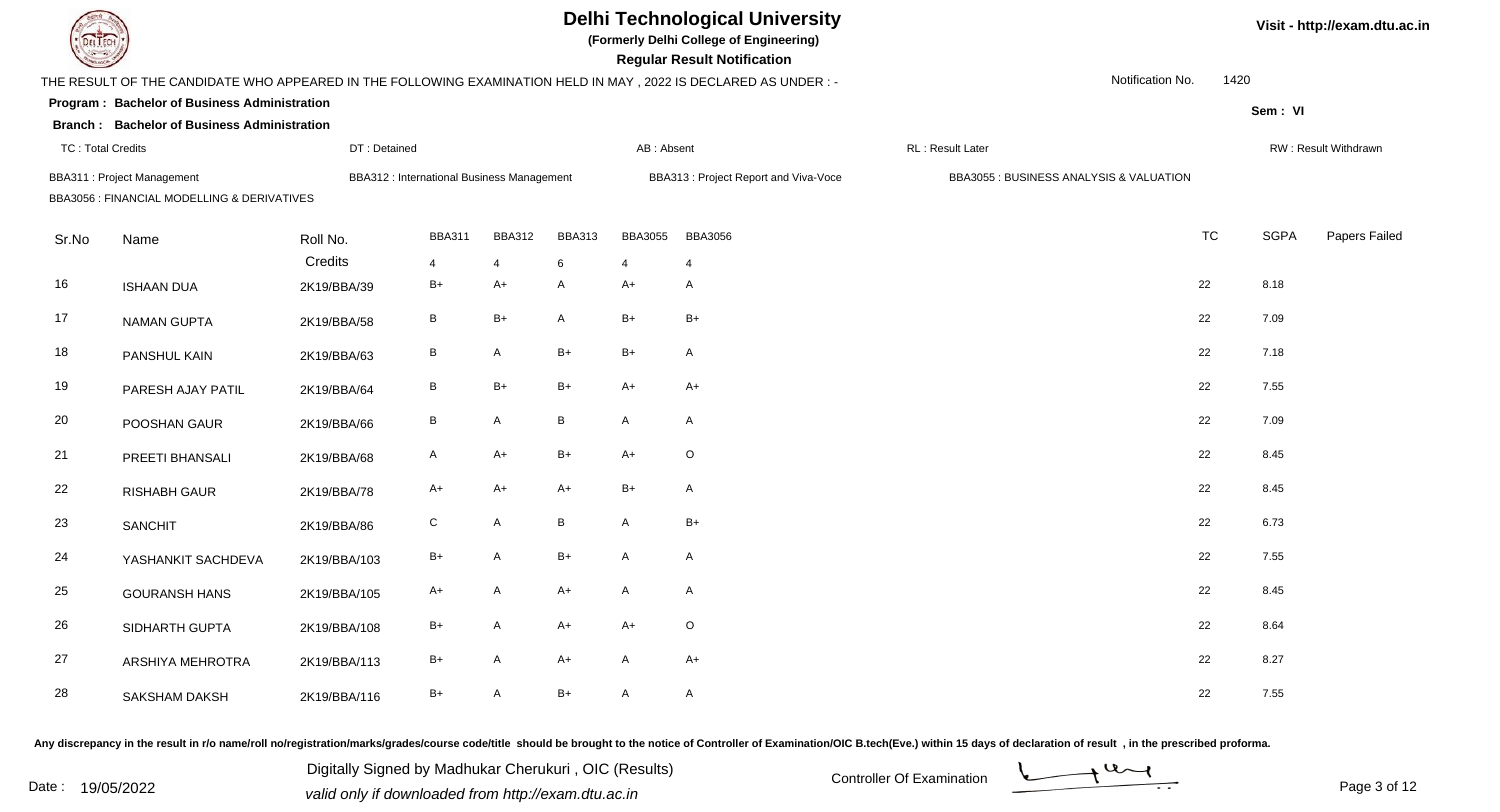

**(Formerly Delhi College of Engineering)**

 **Regular Result Notification**

| <b>Consumer /</b>        |                                                                                                                  |              |                                                  |                |               |                       | <b>Regular Result Notification</b>   |                                         |                  |             |                      |
|--------------------------|------------------------------------------------------------------------------------------------------------------|--------------|--------------------------------------------------|----------------|---------------|-----------------------|--------------------------------------|-----------------------------------------|------------------|-------------|----------------------|
|                          | THE RESULT OF THE CANDIDATE WHO APPEARED IN THE FOLLOWING EXAMINATION HELD IN MAY , 2022 IS DECLARED AS UNDER :- |              |                                                  |                |               |                       |                                      |                                         | Notification No. | 1420        |                      |
|                          | Program: Bachelor of Business Administration                                                                     |              |                                                  |                |               |                       |                                      |                                         |                  | Sem: VI     |                      |
|                          | <b>Branch: Bachelor of Business Administration</b>                                                               |              |                                                  |                |               |                       |                                      |                                         |                  |             |                      |
| <b>TC: Total Credits</b> |                                                                                                                  | DT: Detained |                                                  |                |               | AB: Absent            |                                      | RL: Result Later                        |                  |             | RW: Result Withdrawn |
|                          | <b>BBA311: Project Management</b>                                                                                |              | <b>BBA312: International Business Management</b> |                |               |                       | BBA313: Project Report and Viva-Voce | BBA3055 : BUSINESS ANALYSIS & VALUATION |                  |             |                      |
|                          | BBA3056 : FINANCIAL MODELLING & DERIVATIVES                                                                      |              |                                                  |                |               |                       |                                      |                                         |                  |             |                      |
| Sr.No                    | Name                                                                                                             | Roll No.     | <b>BBA311</b>                                    | <b>BBA312</b>  | <b>BBA313</b> | <b>BBA3055</b>        | <b>BBA3056</b>                       |                                         | <b>TC</b>        | <b>SGPA</b> | Papers Failed        |
|                          |                                                                                                                  | Credits      | 4                                                | $\overline{4}$ | 6             | $\boldsymbol{\Delta}$ | $\overline{4}$                       |                                         |                  |             |                      |
| 29                       | <b>SAHIL</b>                                                                                                     | 2K19/BBA/124 | $B+$                                             | A              | B             | $B+$                  | A                                    |                                         | 22               | 7.09        |                      |
| 30                       | <b>HIMANSHU KUMAR</b>                                                                                            | 2K19/BBA/125 | B                                                | $\mathsf{A}$   | A             | $B+$                  | A                                    |                                         | 22               | 7.45        |                      |
| 31                       | NISHANT BAGRI                                                                                                    | 2K19/BBA/126 | $\mathsf{A}$                                     | A              | $A+$          | $B+$                  | A                                    |                                         | 22               | 8.09        |                      |
| 32                       | <b>AYUSH KUMAR</b>                                                                                               | 2K19/BBA/130 | ${\rm C}$                                        | A              | B             | $B+$                  | $\mathsf B$                          |                                         | 22               | 6.36        |                      |
| 33                       | <b>ABHINAV VERMA</b>                                                                                             | 2K19/BBA/132 | В                                                | A              | B             | B                     | $B+$                                 |                                         | 22               | 6.55        |                      |
| 34                       | RITUL KAUL                                                                                                       | 2K19/BBA/133 | $B+$                                             | A              | $B+$          | B+                    | A                                    |                                         | 22               | 7.36        |                      |
| 35                       | <b>MAYANK KUMAR</b>                                                                                              | 2K19/BBA/138 | $\mathsf{C}$                                     | A              | B             | B+                    | B+                                   |                                         | 22               | 6.55        |                      |
| 36                       | <b>RITIK CHOUDHARY</b>                                                                                           | 2K19/BBA/142 | $B+$                                             | A              | B             | B                     | $B+$                                 |                                         | 22               | 6.73        |                      |
| 37                       | NIKHIL BHILWARA                                                                                                  | 2K19/BBA/149 | C                                                | B+             | A             | A                     | A                                    |                                         | 22               | 7.27        |                      |

Any discrepancy in the result in r/o name/roll no/registration/marks/grades/course code/title should be brought to the notice of Controller of Examination/OIC B.tech(Eve.) within 15 days of declaration of result, in the pr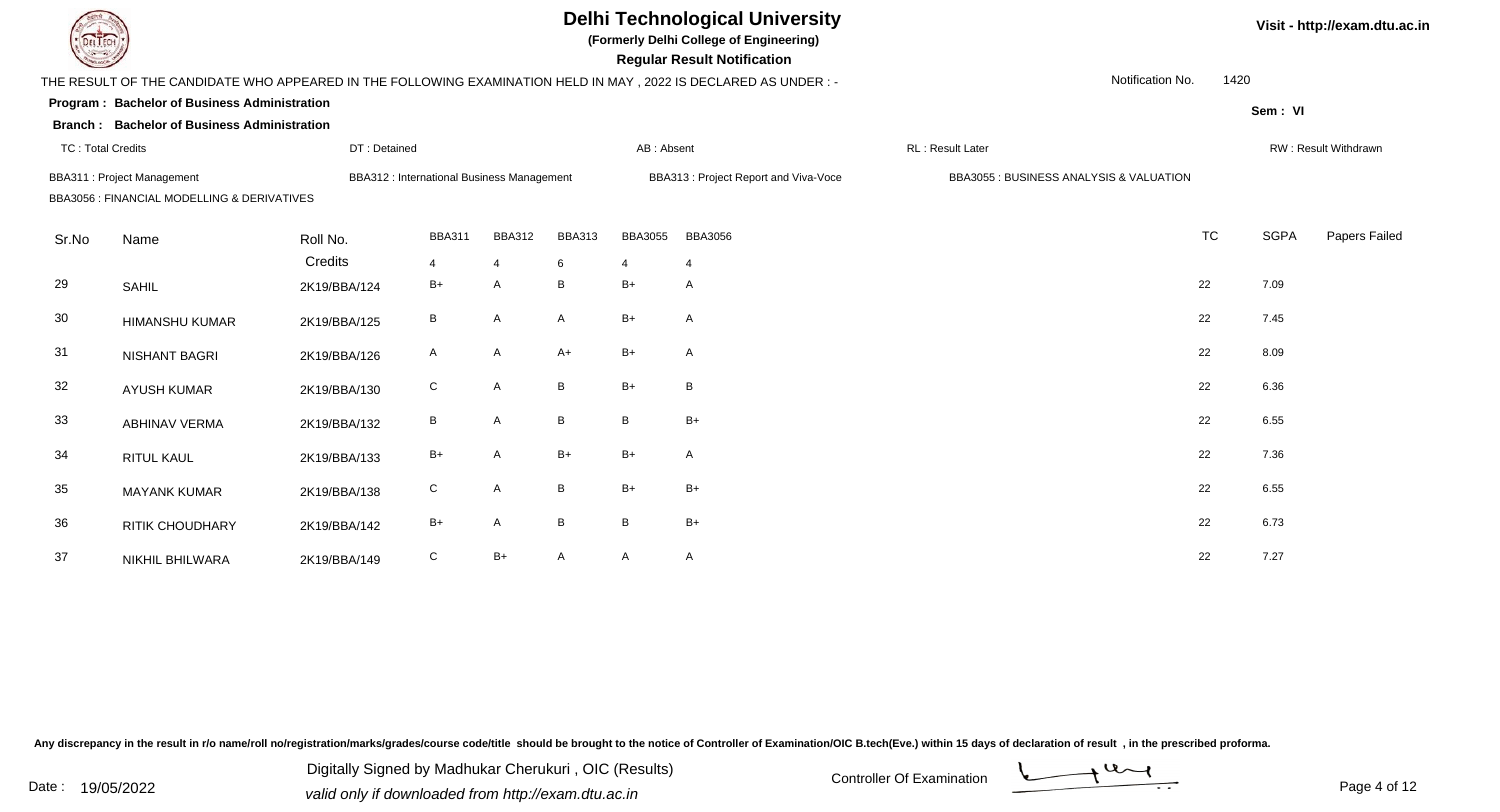

**(Formerly Delhi College of Engineering)**

 **Regular Result Notification**

| <b>Contract of the Contract of the Contract of The Contract of The Contract of The Contract of The Contract of The Contract of The Contract of The Contract of The Contract of The Contract of The Contract of The Contract of T</b> |                                                                                                                |                     |                                            |                    |                    |                     | Regular Result Notification          |                                         |                  |           |             |                      |
|--------------------------------------------------------------------------------------------------------------------------------------------------------------------------------------------------------------------------------------|----------------------------------------------------------------------------------------------------------------|---------------------|--------------------------------------------|--------------------|--------------------|---------------------|--------------------------------------|-----------------------------------------|------------------|-----------|-------------|----------------------|
|                                                                                                                                                                                                                                      | THE RESULT OF THE CANDIDATE WHO APPEARED IN THE FOLLOWING EXAMINATION HELD IN MAY, 2022 IS DECLARED AS UNDER:- |                     |                                            |                    |                    |                     |                                      |                                         | Notification No. | 1420      |             |                      |
|                                                                                                                                                                                                                                      | Program: Bachelor of Business Administration                                                                   |                     |                                            |                    |                    |                     |                                      |                                         |                  |           | Sem: VI     |                      |
|                                                                                                                                                                                                                                      | <b>Branch: Bachelor of Business Administration</b>                                                             |                     |                                            |                    |                    |                     |                                      |                                         |                  |           |             |                      |
| <b>TC: Total Credits</b>                                                                                                                                                                                                             |                                                                                                                | DT: Detained        |                                            |                    |                    | AB: Absent          |                                      | RL: Result Later                        |                  |           |             | RW: Result Withdrawn |
|                                                                                                                                                                                                                                      | BBA311 : Project Management<br>BBA3057 : STRATEGIC CORPORATE FINANCE                                           |                     | BBA312 : International Business Management |                    |                    |                     | BBA313: Project Report and Viva-Voce | BBA3055 : BUSINESS ANALYSIS & VALUATION |                  |           |             |                      |
| Sr.No                                                                                                                                                                                                                                | Name                                                                                                           | Roll No.<br>Credits | <b>BBA311</b><br>$\overline{4}$            | <b>BBA312</b><br>4 | <b>BBA313</b><br>6 | <b>BBA3055</b><br>4 | <b>BBA3057</b><br>$\overline{4}$     |                                         |                  | <b>TC</b> | <b>SGPA</b> | Papers Failed        |
| 38                                                                                                                                                                                                                                   | <b>ARYAN ARORA</b>                                                                                             | 2K19/BBA/15         | A                                          | A                  | $\mathsf O$        | $B+$                | $A+$                                 |                                         |                  | 22        | 8.55        |                      |
| 39                                                                                                                                                                                                                                   | CHEHAK JAIN                                                                                                    | 2K19/BBA/24         | A+                                         | A                  | $\mathsf{A}$       | A                   | A                                    |                                         |                  | 22        | 8.18        |                      |
| 40                                                                                                                                                                                                                                   | <b>CHIRAG TANWAR</b>                                                                                           | 2K19/BBA/26         | $B+$                                       | A                  | A                  | A                   | $B+$                                 |                                         |                  | 22        | 7.64        |                      |
| 41                                                                                                                                                                                                                                   | DEEKSHA DEVGAN                                                                                                 | 2K19/BBA/28         | $A+$                                       | O                  | $A+$               | $A+$                | $\circ$                              |                                         |                  | 22        | 9.36        |                      |
| 42                                                                                                                                                                                                                                   | <b>GARIMA PANDEY</b>                                                                                           | 2K19/BBA/31         | $\mathsf{A}$                               | Α                  | $\, {\bf B} \,$    | $A+$                | $A+$                                 |                                         |                  | 22        | 7.82        |                      |
| 43                                                                                                                                                                                                                                   | <b>KESHAV VERMA</b>                                                                                            | 2K19/BBA/46         | B                                          | Α                  | $\, {\bf B} \,$    | $B+$                | $B+$                                 |                                         |                  | 22        | 6.73        |                      |
| 44                                                                                                                                                                                                                                   | <b>KUMUD GARG</b>                                                                                              | 2K19/BBA/51         | A+                                         | A+                 | $A+$               | $A+$                | $\mathsf O$                          |                                         |                  | 22        | 9.18        |                      |
| 45                                                                                                                                                                                                                                   | <b>MOHIT KUMAR</b>                                                                                             | 2K19/BBA/55         | $A+$                                       | A                  | $B+$               | A                   | $A+$                                 |                                         |                  | 22        | 8.09        |                      |
| 46                                                                                                                                                                                                                                   | NAKSHATRA AGARWAL                                                                                              | 2K19/BBA/57         | B                                          | $B+$               | $\mathsf O$        | A                   | A                                    |                                         |                  | 22        | 8.00        |                      |
| 47                                                                                                                                                                                                                                   | NIPUN JAIN                                                                                                     | 2K19/BBA/60         | A                                          | A                  | $\mathsf{A}$       | A                   | A                                    |                                         |                  | 22        | 8.00        |                      |
| 48                                                                                                                                                                                                                                   | PRATEEK SINGH                                                                                                  | 2K19/BBA/67         | A                                          | A                  | $\mathsf O$        | A                   | $A+$                                 |                                         |                  | 22        | 8.73        |                      |
| 49                                                                                                                                                                                                                                   | PRIYA BAJAJ                                                                                                    | 2K19/BBA/70         | $A+$                                       | O                  | $A+$               | A                   | $\circ$                              |                                         |                  | 22        | 9.18        |                      |
| 50                                                                                                                                                                                                                                   | PRIYANSHU ROHILLA                                                                                              | 2K19/BBA/71         | $\mathbf C$                                | $A+$               | $\circ$            | B+                  | A                                    |                                         |                  | 22        | 8.00        |                      |

Any discrepancy in the result in r/o name/roll no/registration/marks/grades/course code/title should be brought to the notice of Controller of Examination/OIC B.tech(Eve.) within 15 days of declaration of result, in the pr

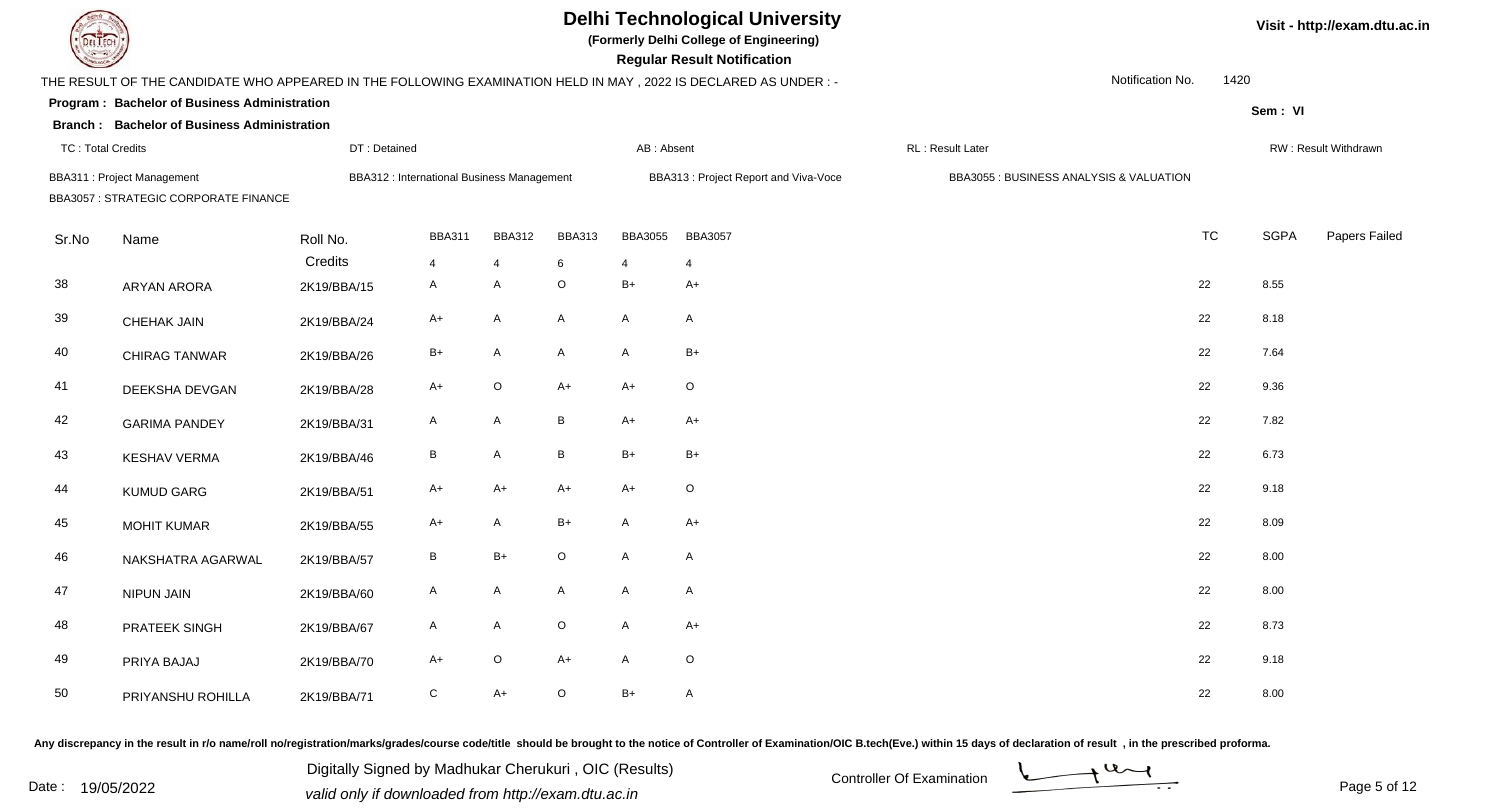

**(Formerly Delhi College of Engineering)**

 **Regular Result Notification**

**Program : Bachelor of Business AdministrationSem : VI Branch : Bachelor of Business Administration**THE RESULT OF THE CANDIDATE WHO APPEARED IN THE FOLLOWING EXAMINATION HELD IN MAY , 2022 IS DECLARED AS UNDER : -TC : Total Credits DT : Detainedd AB : Absent RL : Result Later RW : Result Withdrawn Notification No. 1420Sr.Noo Name Roll No. **Credits** BBA311 : Project ManagementBBA312 : International Business Management BBA313 : Project Report and Viva-Voce BBA3055 : BUSINESS ANALYSIS & VALUATIONBBA3057 : STRATEGIC CORPORATE FINANCEBBA3111 BBA312 BBA313 BBA3055 BBA3057 Services of the state of the state of the state of the state of the state of the state of the state of the state of the state of the state of the state of the state of the state of the state TC SGPA Papers Failed 44 4 6 4 4 51 RAMM 2K19/BBA/75 A+ A B+ A A+ 22 8.09 52RAVI SOLANKI 2K19/BBA/77 <sup>A</sup> <sup>A</sup> B+ <sup>A</sup> <sup>A</sup> <sup>22</sup> 7.73 53 SAGAR YADAVV 2K19/BBA/83 O A+ A+ A+ O 22 9.36 54 SAKSHAM BAJAJ 2K19/BBA/844 A A+ B+ A+ A+ 55 SOMAY JAINN 2K19/BBA/92 A A+ B+ A A+ A+ 22 8.09 56 SRISHTI BAJAJ 2K19/BBA/93 A+ A+ A+ <sup>A</sup> A+ <sup>22</sup> 8.82 57 TAVENDER KUMARR 2K19/BBA/95 A+ A B+ A+ O 58 VANSHIKA KALRAA 2K19/BBA/100 B A+ B+ A+ O 22 8.09 59 VIKASS 22 7.55 60 ARSHDWEEP MAHAPATRAA 2K19/BBA/109 P B+ B+ A A A 2X19/BBA/109 P B+ B+ A A 61 NAMAN GUPTAA 2K19/BBA/111 B+ B+ B B+ B+ B+ B+ C 22 6.73 62 MEHAK CHUGHH 2K19/BBA/114 A A B+ A+ O 22 8.27 63 VINEETAA 2K19/BBA/122 P B+ C C B+ 22 5.55

Any discrepancy in the result in r/o name/roll no/registration/marks/grades/course code/title should be brought to the notice of Controller of Examination/OIC B.tech(Eve.) within 15 days of declaration of result , in the p

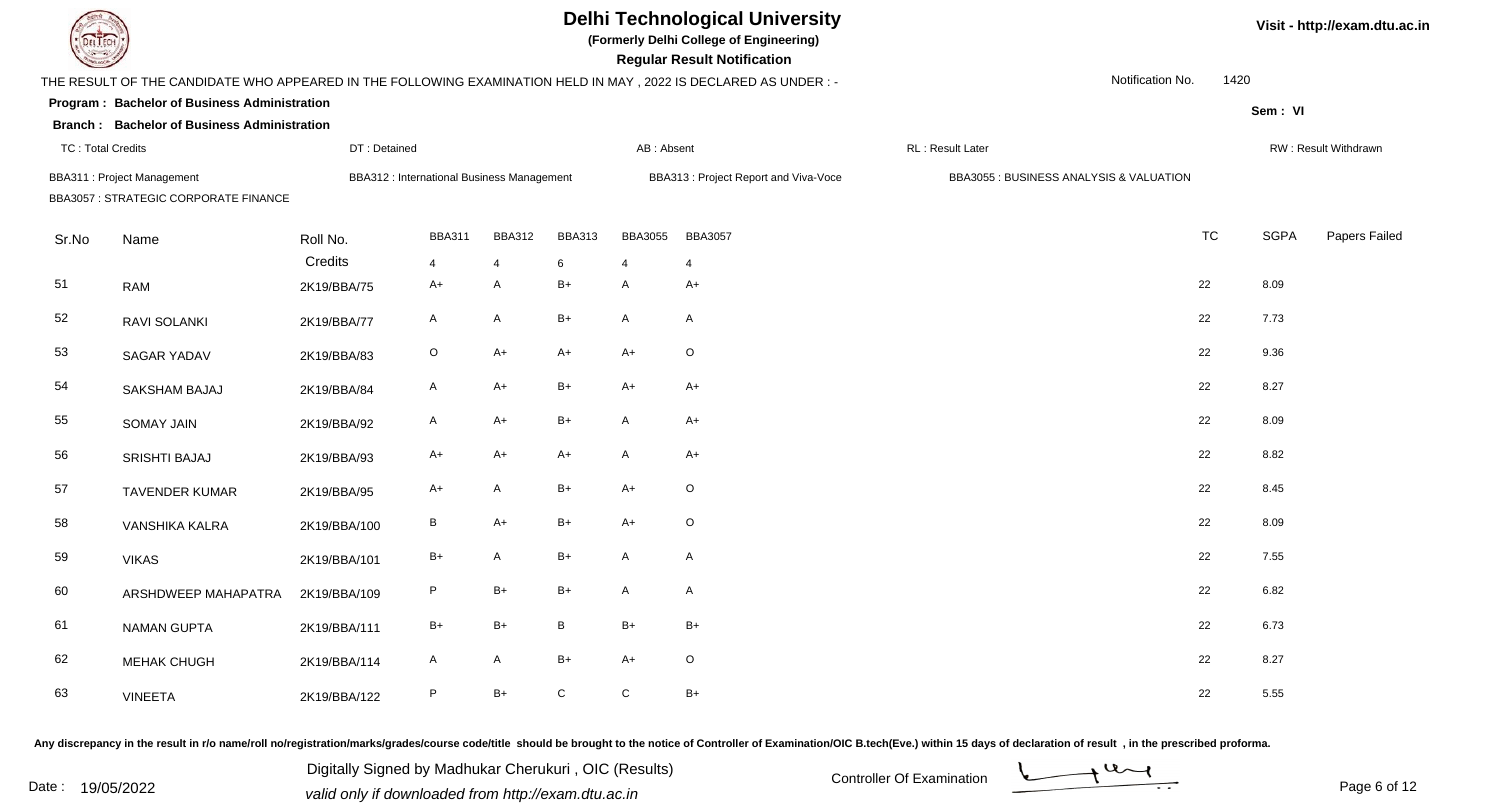

**(Formerly Delhi College of Engineering)**

 **Regular Result Notification**

| <b>Course Les</b>        |                                                                                                                 |                                                  |                       |                         |                 |                | Regular Result Notification          |                                             |                  |           |             |                      |
|--------------------------|-----------------------------------------------------------------------------------------------------------------|--------------------------------------------------|-----------------------|-------------------------|-----------------|----------------|--------------------------------------|---------------------------------------------|------------------|-----------|-------------|----------------------|
|                          | THE RESULT OF THE CANDIDATE WHO APPEARED IN THE FOLLOWING EXAMINATION HELD IN MAY, 2022 IS DECLARED AS UNDER :- |                                                  |                       |                         |                 |                |                                      |                                             | Notification No. | 1420      |             |                      |
|                          | Program: Bachelor of Business Administration                                                                    |                                                  |                       |                         |                 |                |                                      |                                             |                  |           | Sem: VI     |                      |
|                          | <b>Branch: Bachelor of Business Administration</b>                                                              |                                                  |                       |                         |                 |                |                                      |                                             |                  |           |             |                      |
| <b>TC: Total Credits</b> |                                                                                                                 | DT: Detained                                     |                       |                         |                 | AB: Absent     |                                      | <b>RL: Result Later</b>                     |                  |           |             | RW: Result Withdrawn |
|                          | <b>BBA311: Project Management</b>                                                                               | <b>BBA312: International Business Management</b> |                       |                         |                 |                | BBA313: Project Report and Viva-Voce | BBA3055 : BUSINESS ANALYSIS & VALUATION     |                  |           |             |                      |
|                          | <b>BBA3057 : STRATEGIC CORPORATE FINANCE</b>                                                                    |                                                  |                       |                         |                 |                |                                      |                                             |                  |           |             |                      |
| Sr.No                    | Name                                                                                                            | Roll No.                                         | <b>BBA311</b>         | <b>BBA312</b>           | <b>BBA313</b>   | <b>BBA3055</b> | <b>BBA3057</b>                       |                                             |                  | <b>TC</b> | <b>SGPA</b> | Papers Failed        |
|                          |                                                                                                                 | Credits                                          | $\overline{4}$        | $\overline{4}$          | 6               | 4              | $\overline{4}$                       |                                             |                  |           |             |                      |
| 64                       | PARAG SHARMA                                                                                                    | 2K19/BBA/135                                     | F                     | B+                      | В               | $B+$           | $B+$                                 |                                             |                  | 18        | 5.45        | <b>BBA311</b>        |
| 65                       | PRACHI PAL                                                                                                      | 2K19/BBA/136                                     | B                     | $\mathsf{A}$            | B               | $\mathsf{A}$   | $A+$                                 |                                             |                  | 22        | 7.27        |                      |
| 66                       | <b>ARMAAN SARHADI</b>                                                                                           | 2K19/BBA/137                                     | $A+$                  | $A+$                    | $A+$            | $A+$           | $\circ$                              |                                             |                  | 22        | 9.18        |                      |
| 67                       | <b>ISHAN SIHAG</b>                                                                                              | 2K19/BBA/141                                     | В                     | B+                      | $\, {\bf B} \,$ | $B+$           | $B+$                                 |                                             |                  | 22        | 6.55        |                      |
| 68                       | <b>MEHAK JAIN</b>                                                                                               | 2K19/BBA/146                                     | B                     | $\mathsf{A}$            | $\mathsf{A}$    | $B+$           | $\mathsf{A}$                         |                                             |                  | 22        | 7.45        |                      |
| 69                       | YAJAN TAKYAR                                                                                                    | 2K19/BBA/153                                     | B+                    | $A+$                    | $\circ$         | $\mathsf{A}$   | $\mathsf{A}$                         |                                             |                  | 22        | 8.55        |                      |
|                          | <b>BBA311: Project Management</b><br><b>BBA3057 : STRATEGIC CORPORATE FINANCE</b>                               | <b>BBA312: International Business Management</b> |                       |                         |                 |                | BBA313: Project Report and Viva-Voce | BBA3056 : FINANCIAL MODELLING & DERIVATIVES |                  |           |             |                      |
| Sr.No                    | Name                                                                                                            | Roll No.                                         | <b>BBA311</b>         | <b>BBA312</b>           | <b>BBA313</b>   | <b>BBA3056</b> | <b>BBA3057</b>                       |                                             |                  | <b>TC</b> | <b>SGPA</b> | Papers Failed        |
|                          |                                                                                                                 | Credits                                          | $\boldsymbol{\Delta}$ | $\overline{4}$          | 6               | Δ              | $\overline{4}$                       |                                             |                  |           |             |                      |
| 70                       | <b>DHRUV TEWATIA</b>                                                                                            | 2K19/BBA/29                                      | $B+$                  | $\overline{\mathsf{A}}$ | $\circ$         | $B+$           | $\overline{A}$                       |                                             |                  | 22        | 8.18        |                      |
| 71                       | MEHAR DEORA                                                                                                     | 2K19/BBA/131                                     | B+                    | $A+$                    | $A+$            | $\overline{A}$ | $A+$                                 |                                             |                  | 22        | 8.45        |                      |
| 72                       | <b>JAHNVI KHURANA</b>                                                                                           | 2K19/BBA/147                                     | B+                    | Α                       | $\mathsf{A}$    | A+             | $\mathsf{A}$                         |                                             |                  | 22        | 8.00        |                      |

Any discrepancy in the result in r/o name/roll no/registration/marks/grades/course code/title should be brought to the notice of Controller of Examination/OIC B.tech(Eve.) within 15 days of declaration of result, in the pr

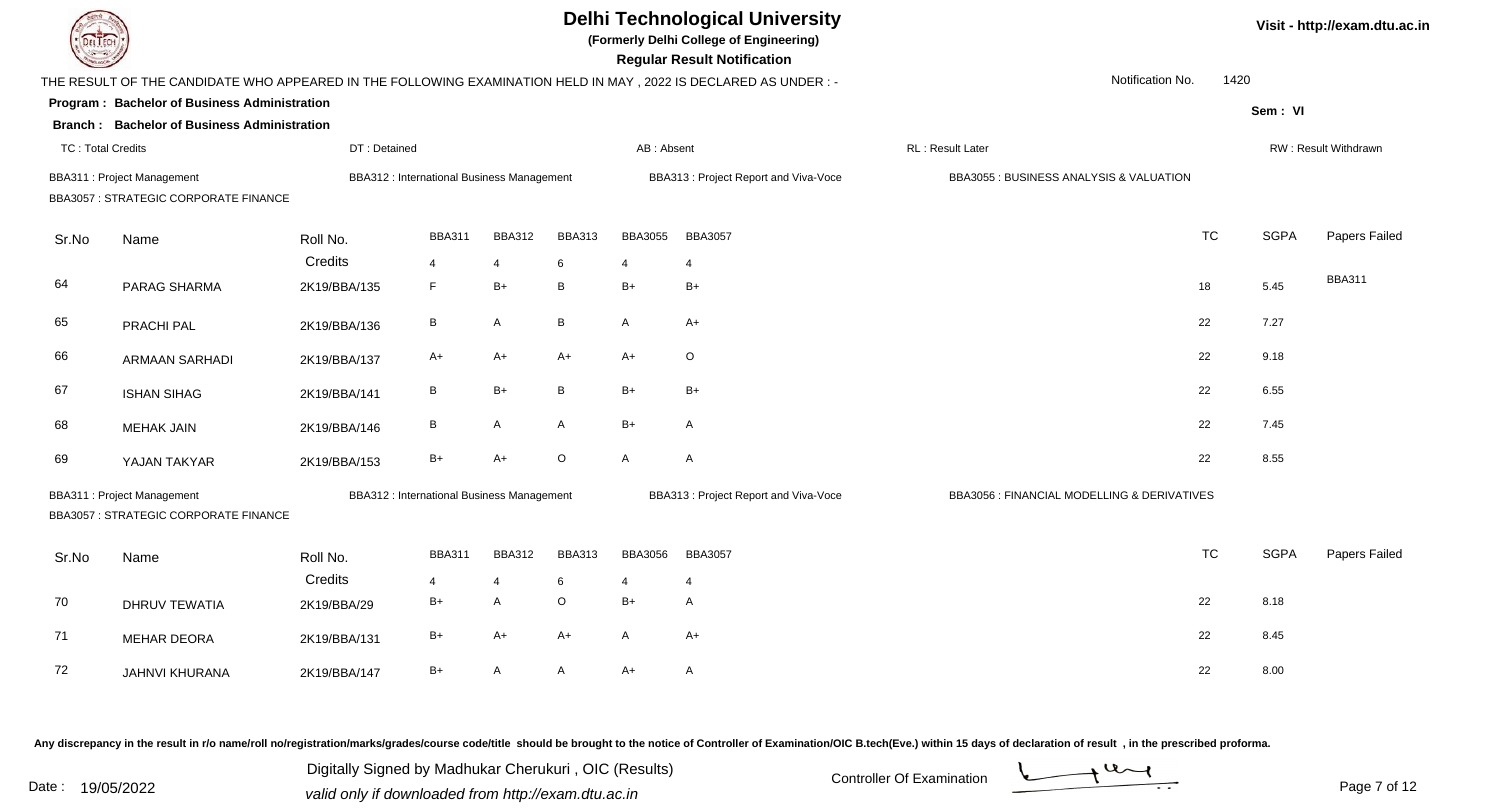

**(Formerly Delhi College of Engineering)**

 **Regular Result Notification**

| $\sim$                   |                                                                                                                 |                                            |               |               |                 |                | <b>Example of the County of the County of the County of the County of the County of the County of the County of T</b> |                              |                  |           |             |                      |
|--------------------------|-----------------------------------------------------------------------------------------------------------------|--------------------------------------------|---------------|---------------|-----------------|----------------|-----------------------------------------------------------------------------------------------------------------------|------------------------------|------------------|-----------|-------------|----------------------|
|                          | THE RESULT OF THE CANDIDATE WHO APPEARED IN THE FOLLOWING EXAMINATION HELD IN MAY, 2022 IS DECLARED AS UNDER :- |                                            |               |               |                 |                |                                                                                                                       |                              | Notification No. | 1420      |             |                      |
|                          | Program: Bachelor of Business Administration                                                                    |                                            |               |               |                 |                |                                                                                                                       |                              |                  |           | Sem: VI     |                      |
|                          | <b>Branch: Bachelor of Business Administration</b>                                                              |                                            |               |               |                 |                |                                                                                                                       |                              |                  |           |             |                      |
| <b>TC: Total Credits</b> |                                                                                                                 | DT: Detained                               |               |               |                 | AB: Absent     |                                                                                                                       | RL: Result Later             |                  |           |             | RW: Result Withdrawn |
|                          | <b>BBA311: Project Management</b>                                                                               | BBA312 : International Business Management |               |               |                 |                | BBA313: Project Report and Viva-Voce                                                                                  | BBA3061 : Consumer Behaviour |                  |           |             |                      |
|                          | BBA3067 : INTERNATIONAL MARKETING                                                                               |                                            |               |               |                 |                |                                                                                                                       |                              |                  |           |             |                      |
| Sr.No                    | Name                                                                                                            | Roll No.                                   | <b>BBA311</b> | <b>BBA312</b> | <b>BBA313</b>   | <b>BBA3061</b> | <b>BBA3067</b>                                                                                                        |                              |                  | <b>TC</b> | <b>SGPA</b> | Papers Failed        |
|                          |                                                                                                                 | Credits                                    | 4             | 4             | 6               | 4              | $\overline{4}$                                                                                                        |                              |                  |           |             |                      |
| 73                       | <b>AADIT ARORA</b>                                                                                              | 2K19/BBA/01                                | A             | $B+$          | $\mathsf O$     | $\mathsf{A}$   | $B+$                                                                                                                  |                              |                  | 22        | 8.18        |                      |
| 74                       | <b>ADITI MALIK</b>                                                                                              | 2K19/BBA/05                                | A             | A             | $\, {\bf B}$    | A              | $B+$                                                                                                                  |                              |                  | 22        | 7.27        |                      |
| 75                       | ARISH AHMED                                                                                                     | 2K19/BBA/14                                | A             | $A+$          | $B+$            | $\circ$        | $\mathsf O$                                                                                                           |                              |                  | 22        | 8.64        |                      |
| 76                       | ARYAN BATRA                                                                                                     | 2K19/BBA/16                                | A             | $\mathsf O$   | $B+$            | $A+$           | $A+$                                                                                                                  |                              |                  | 22        | 8.45        |                      |
| 77                       | ARYAN CHAPRANA                                                                                                  | 2K19/BBA/17                                | ${\bf C}$     | $B+$          | $\, {\bf B}$    | $B+$           | B                                                                                                                     |                              |                  | 22        | 6.18        |                      |
| 78                       | <b>ARYAN MADHUR</b>                                                                                             | 2K19/BBA/19                                | A             | A             | A               | A              | $\mathsf{A}$                                                                                                          |                              |                  | 22        | 8.00        |                      |
| 79                       | <b>CHANDAN SINGH</b>                                                                                            | 2K19/BBA/23                                | $\, {\bf B}$  | $B+$          | $\, {\bf B}$    | B              | $B+$                                                                                                                  |                              |                  | 22        | 6.36        |                      |
| 80                       | <b>GARIMA SACHDEVA</b>                                                                                          | 2K19/BBA/30                                | ${\bf C}$     | B+            | B               | $B+$           | $A+$                                                                                                                  |                              |                  | 22        | 6.73        |                      |
| 81                       | KANISHKA HANDA                                                                                                  | 2K19/BBA/43                                | $\circ$       | $A+$          | $\, {\bf B}$    | $\circ$        | $\circ$                                                                                                               |                              |                  | 22        | 8.73        |                      |
| 82                       | <b>KRATIKA GOEL</b>                                                                                             | 2K19/BBA/48                                | P             | A             | $\, {\bf B} \,$ | C              | B                                                                                                                     |                              |                  | 22        | 5.82        |                      |
| 83                       | <b>KRITIKA SINGHAL</b>                                                                                          | 2K19/BBA/49                                | A             | A             | $\, {\bf B}$    | $\mathsf{A}$   | $B+$                                                                                                                  |                              |                  | 22        | 7.27        |                      |
| 84                       | M ATHITHIYA VARMAN                                                                                              | 2K19/BBA/52                                | ${\bf C}$     | A             | $\, {\bf B} \,$ | B              | $\, {\bf B}$                                                                                                          |                              |                  | 22        | 6.18        |                      |
| 85                       | <b>MOHIT PRASAD</b>                                                                                             | 2K19/BBA/56                                | $B+$          | A             | $\circ$         | $B+$           | $A+$                                                                                                                  |                              |                  | 22        | 8.36        |                      |

Any discrepancy in the result in r/o name/roll no/registration/marks/grades/course code/title should be brought to the notice of Controller of Examination/OIC B.tech(Eve.) within 15 days of declaration of result, in the pr

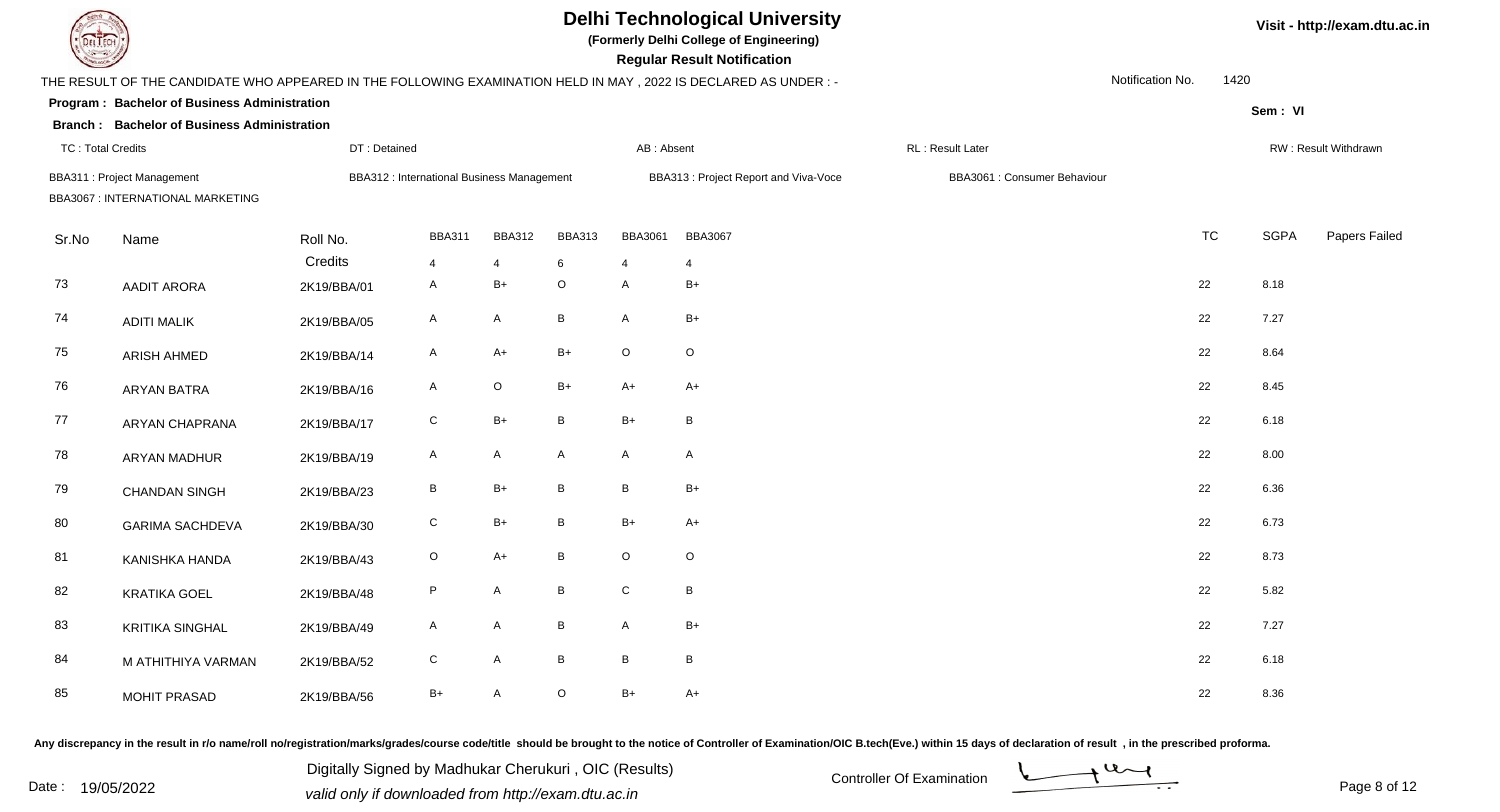

**(Formerly Delhi College of Engineering)**

 **Regular Result Notification**

| $\sim$                   |                                                                                                                  |                                            |                                 |                    |                    |                     | <b>Regular Result Rothloution</b>    |                              |                  |           |             |                      |
|--------------------------|------------------------------------------------------------------------------------------------------------------|--------------------------------------------|---------------------------------|--------------------|--------------------|---------------------|--------------------------------------|------------------------------|------------------|-----------|-------------|----------------------|
|                          | THE RESULT OF THE CANDIDATE WHO APPEARED IN THE FOLLOWING EXAMINATION HELD IN MAY , 2022 IS DECLARED AS UNDER :- |                                            |                                 |                    |                    |                     |                                      |                              | Notification No. | 1420      |             |                      |
|                          | Program: Bachelor of Business Administration                                                                     |                                            |                                 |                    |                    |                     |                                      |                              |                  |           | Sem: VI     |                      |
|                          | <b>Branch: Bachelor of Business Administration</b>                                                               |                                            |                                 |                    |                    |                     |                                      |                              |                  |           |             |                      |
| <b>TC: Total Credits</b> |                                                                                                                  | DT: Detained                               |                                 |                    |                    | AB: Absent          |                                      | RL: Result Later             |                  |           |             | RW: Result Withdrawn |
|                          | BBA311 : Project Management<br>BBA3067 : INTERNATIONAL MARKETING                                                 | BBA312 : International Business Management |                                 |                    |                    |                     | BBA313: Project Report and Viva-Voce | BBA3061 : Consumer Behaviour |                  |           |             |                      |
| Sr.No                    | Name                                                                                                             | Roll No.<br>Credits                        | <b>BBA311</b><br>$\overline{4}$ | <b>BBA312</b><br>4 | <b>BBA313</b><br>6 | <b>BBA3061</b><br>4 | <b>BBA3067</b><br>4                  |                              |                  | <b>TC</b> | <b>SGPA</b> | Papers Failed        |
| 86                       | PRINCE PAL                                                                                                       | 2K19/BBA/69                                | A                               | A                  | $B+$               | $B+$                | $\mathsf{A}$                         |                              | 22               |           | 7.55        |                      |
| 87                       | SHIVANI KUMARI                                                                                                   | 2K19/BBA/90                                | $\, {\bf B} \,$                 | A                  | $\, {\bf B} \,$    | $A+$                | $B+$                                 |                              | 22               |           | 7.09        |                      |
| 88                       | SHREYANSH                                                                                                        | 2K19/BBA/91                                | $A+$                            | A                  | $B+$               | $B+$                | $A+$                                 |                              | 22               |           | 7.91        |                      |
| 89                       | <b>TUSHAR KUMAR</b>                                                                                              | 2K19/BBA/96                                | ${\bf C}$                       | A                  | $B+$               | $B+$                | $B+$                                 |                              | 22               |           | 6.82        |                      |
| 90                       | VAIBHAV VARDHAN TRIKHA 2K19/BBA/97                                                                               |                                            | $B+$                            | A                  | $A+$               | B                   | $B+$                                 |                              | 22               |           | 7.55        |                      |
| 91                       | YASH SAGAR                                                                                                       | 2K19/BBA/102                               | $\, {\bf B}$                    | A                  | $\, {\bf B}$       | $\mathsf{A}$        | $A+$                                 |                              | 22               |           | 7.27        |                      |
| 92                       | YATEESHA PATNAIK                                                                                                 | 2K19/BBA/104                               | $\, {\bf B} \,$                 | A                  | $\, {\bf B}$       | $A+$                | $A+$                                 |                              | 22               |           | 7.45        |                      |
| 93                       | SHIVAM MUNDAWAR                                                                                                  | 2K19/BBA/107                               | $\, {\bf B} \,$                 | $B+$               | B                  | $B+$                | B                                    |                              | 22               |           | 6.36        |                      |
| 94                       | <b>GAURANGI AGGARWAL</b>                                                                                         | 2K19/BBA/110                               | P                               | A                  | A                  | B                   | B                                    |                              | 22               |           | 6.55        |                      |
| 95                       | MANUJA CHADHA                                                                                                    | 2K19/BBA/112                               | A                               | A                  | $\, {\bf B}$       | $A+$                | $\circ$                              |                              | 22               |           | 8.00        |                      |
| 96                       | KHUSHI GUPTA                                                                                                     | 2K19/BBA/115                               | ${\bf C}$                       | A                  | $A+$               | B                   | B                                    |                              | 22               |           | 7.00        |                      |
| 97                       | SHRISTI DUGAR                                                                                                    | 2K19/BBA/117                               | $B+$                            | A                  | $\mathsf{A}$       | A                   | $A+$                                 |                              | 22               |           | 8.00        |                      |
| 98                       | RUDRAKSH BANSAL                                                                                                  | 2K19/BBA/128                               | ${\bf C}$                       | A                  | $\, {\bf B}$       | $B+$                | $\mathsf{A}$                         |                              | 22               |           | 6.73        |                      |

Any discrepancy in the result in r/o name/roll no/registration/marks/grades/course code/title should be brought to the notice of Controller of Examination/OIC B.tech(Eve.) within 15 days of declaration of result, in the pr

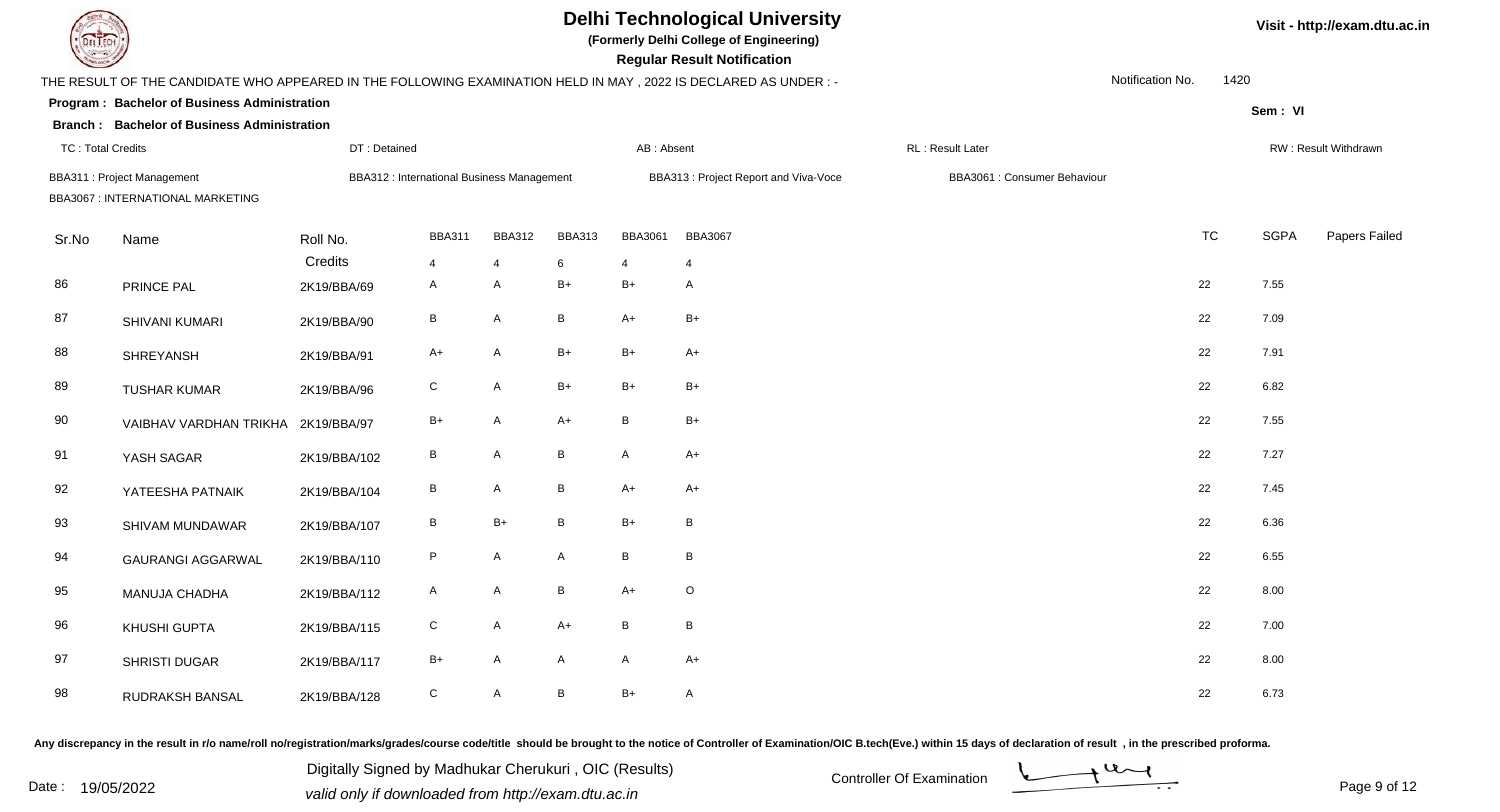

**(Formerly Delhi College of Engineering)**

 **Regular Result Notification**

| $\tilde{}$               |                                                                                                                 |                                            |                |                |               |                | Regard Room, Regnieanon              |                              |                      |  |         |               |
|--------------------------|-----------------------------------------------------------------------------------------------------------------|--------------------------------------------|----------------|----------------|---------------|----------------|--------------------------------------|------------------------------|----------------------|--|---------|---------------|
|                          | THE RESULT OF THE CANDIDATE WHO APPEARED IN THE FOLLOWING EXAMINATION HELD IN MAY, 2022 IS DECLARED AS UNDER :- | Notification No.                           | 1420           |                |               |                |                                      |                              |                      |  |         |               |
|                          | Program: Bachelor of Business Administration                                                                    |                                            |                |                |               |                |                                      |                              |                      |  | Sem: VI |               |
|                          | <b>Branch: Bachelor of Business Administration</b>                                                              |                                            |                |                |               |                |                                      |                              |                      |  |         |               |
| <b>TC: Total Credits</b> |                                                                                                                 | DT: Detained                               |                |                |               | AB: Absent     |                                      | RL: Result Later             | RW: Result Withdrawn |  |         |               |
|                          | <b>BBA311: Project Management</b>                                                                               | BBA312 : International Business Management |                |                |               |                | BBA313: Project Report and Viva-Voce | BBA3061 : Consumer Behaviour |                      |  |         |               |
|                          | BBA3067 : INTERNATIONAL MARKETING                                                                               |                                            |                |                |               |                |                                      |                              |                      |  |         |               |
| Sr.No                    | Name                                                                                                            | Roll No.                                   | <b>BBA311</b>  | <b>BBA312</b>  | <b>BBA313</b> | <b>BBA3061</b> | <b>BBA3067</b>                       |                              | <b>TC</b>            |  | SGPA    | Papers Failed |
|                          |                                                                                                                 | Credits                                    | $\overline{4}$ | $\overline{4}$ | 6             | -4             | $\overline{4}$                       |                              |                      |  |         |               |
| 99                       | <b>VIKAS YADAV</b>                                                                                              | 2K19/BBA/129                               | B              | $B+$           | $\mathsf{A}$  | B              | $B+$                                 |                              | 22                   |  | 6.91    |               |
| 100                      | <b>KHUSHI GARG</b>                                                                                              | 2K19/BBA/134                               | $B+$           | A              | $B+$          | A+             | $\overline{A}$                       |                              | 22                   |  | 7.73    |               |
| 101                      | PRASHANT SAGAR                                                                                                  | 2K19/BBA/140                               | B              | A              | $B+$          | $B+$           | $B+$                                 |                              | 22                   |  | 7.00    |               |
| 102                      | AJAY KUMAR NAWARIA                                                                                              | 2K19/BBA/143                               | B              | B+             | B             | B              | B                                    |                              | 22                   |  | 6.18    |               |

Any discrepancy in the result in r/o name/roll no/registration/marks/grades/course code/title should be brought to the notice of Controller of Examination/OIC B.tech(Eve.) within 15 days of declaration of result, in the pr

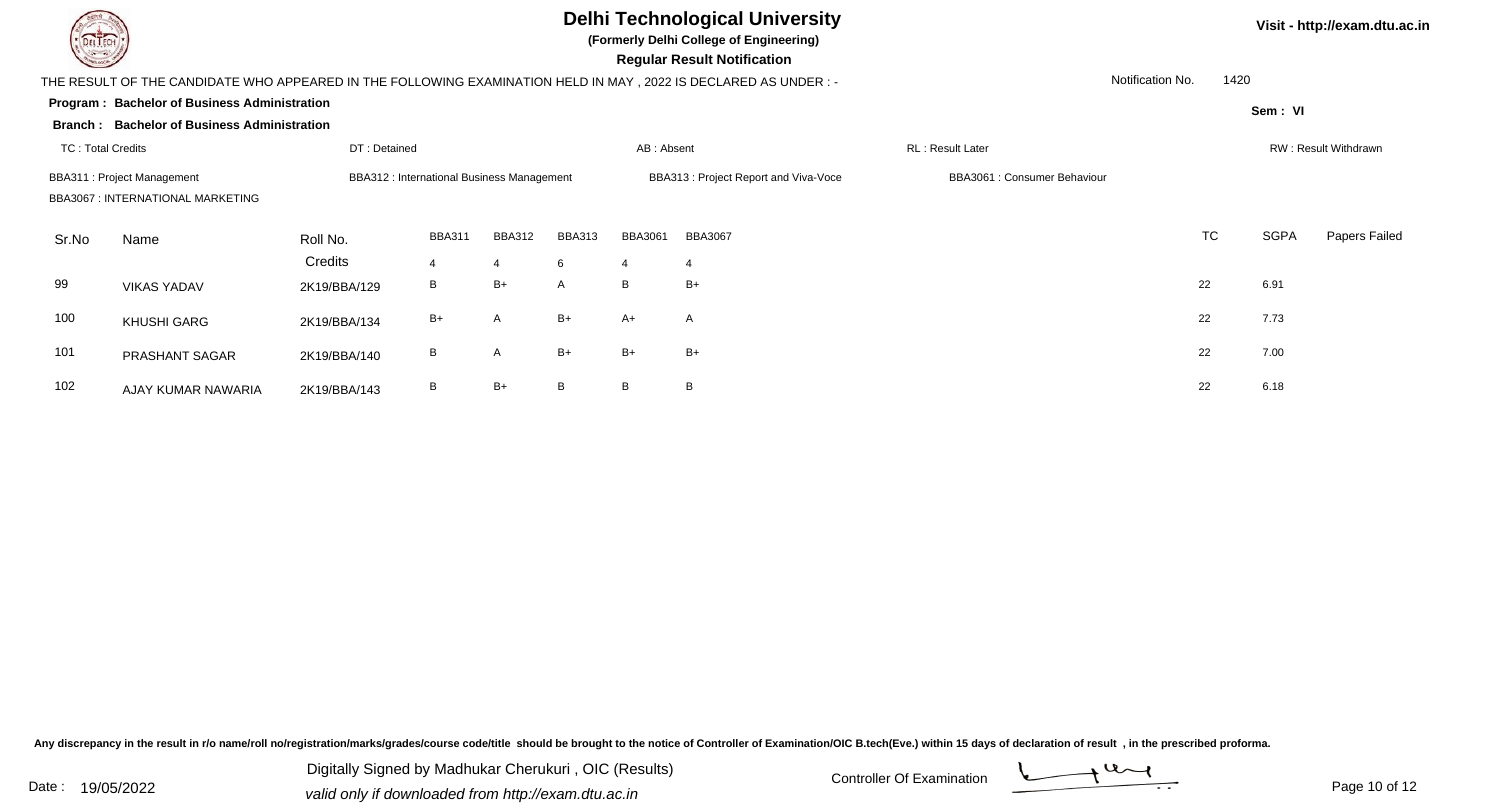

**(Formerly Delhi College of Engineering)**

 **Regular Result Notification**

| $\sim$                   |                                                                                                                  |                     |                                                  |                    |                    |                     | nogaiai nosait notinoation           |                  |                                     |           |             |                      |
|--------------------------|------------------------------------------------------------------------------------------------------------------|---------------------|--------------------------------------------------|--------------------|--------------------|---------------------|--------------------------------------|------------------|-------------------------------------|-----------|-------------|----------------------|
|                          | THE RESULT OF THE CANDIDATE WHO APPEARED IN THE FOLLOWING EXAMINATION HELD IN MAY , 2022 IS DECLARED AS UNDER :- |                     |                                                  |                    |                    |                     |                                      |                  | Notification No.                    | 1420      |             |                      |
|                          | Program: Bachelor of Business Administration                                                                     |                     |                                                  |                    |                    |                     |                                      |                  |                                     |           | Sem: VI     |                      |
|                          | <b>Branch: Bachelor of Business Administration</b>                                                               |                     |                                                  |                    |                    |                     |                                      |                  |                                     |           |             |                      |
| <b>TC: Total Credits</b> |                                                                                                                  | DT: Detained        |                                                  |                    |                    | AB: Absent          |                                      | RL: Result Later |                                     |           |             | RW: Result Withdrawn |
|                          | BBA311 : Project Management<br>BBH06 : Cross-Cultural & International HRM                                        |                     | <b>BBA312: International Business Management</b> |                    |                    |                     | BBA313: Project Report and Viva-Voce |                  | BBA3141 : HRD : System & Strategies |           |             |                      |
| Sr.No                    | Name                                                                                                             | Roll No.<br>Credits | <b>BBA311</b><br>4                               | <b>BBA312</b><br>4 | <b>BBA313</b><br>6 | <b>BBA3141</b><br>4 | BBH06<br>4                           |                  |                                     | <b>TC</b> | <b>SGPA</b> | Papers Failed        |
| 103                      | <b>ADITI</b>                                                                                                     | 2K19/BBA/03         | A+                                               | A+                 | $A+$               | $\circ$             | $\circ$                              |                  |                                     | 22        | 9.36        |                      |
| 104                      | <b>AYUSH KUMAR</b>                                                                                               | 2K19/BBA/20         | ${\bf C}$                                        | A                  | $\, {\bf B}$       | B                   | $\mathsf{A}$                         |                  |                                     | 22        | 6.55        |                      |
| 105                      | AYUSHI SHEORAN                                                                                                   | 2K19/BBA/21         | $\mathsf{A}$                                     | $A+$               | $B+$               | $A+$                | $A+$                                 |                  |                                     | 22        | 8.27        |                      |
| 106                      | CHITRA SWAROOP                                                                                                   | 2K19/BBA/27         | A                                                | A+                 | $\mathsf{A}$       | $\circ$             | $A+$                                 |                  |                                     | 22        | 8.73        |                      |
| 107                      | <b>HARSHITA</b>                                                                                                  | 2K19/BBA/36         | $B+$                                             | $A+$               | $B+$               | $\circ$             | $\circ$                              |                  |                                     | 22        | 8.45        |                      |
| 108                      | <b>KARISHMA</b>                                                                                                  | 2K19/BBA/45         | $\mathsf{A}$                                     | $A+$               | $\mathsf{A}$       | $A+$                | $A+$                                 |                  |                                     | 22        | 8.55        |                      |
| 109                      | KRITIKA LUTHRA                                                                                                   | 2K19/BBA/50         | $\mathsf{A}$                                     | A                  | $B+$               | $A+$                | $\circ$                              |                  |                                     | 22        | 8.27        |                      |
| 110                      | <b>MANVI GOSWAMI</b>                                                                                             | 2K19/BBA/54         | $\mathsf{A}$                                     | $A+$               | $A+$               | $\circ$             | $\circ$                              |                  |                                     | 22        | 9.18        |                      |
| 111                      | NIVITA NAYYAR                                                                                                    | 2K19/BBA/61         | $\mathsf{A}$                                     | A                  | $A+$               | $\circ$             | A                                    |                  |                                     | 22        | 8.64        |                      |
| 112                      | <b>RASHI SAREEN</b>                                                                                              | 2K19/BBA/76         | $B+$                                             | $A+$               | $A+$               | $A+$                | $\mathsf{A}$                         |                  |                                     | 22        | 8.45        |                      |
| 113                      | SANSKAR SINGH NAGAR                                                                                              | 2K19/BBA/87         | $\mathsf{A}$                                     | A                  | $B+$               | $A+$                | $A+$                                 |                  |                                     | 22        | 8.09        |                      |
| 114                      | SRISHTI UPADHYAY                                                                                                 | 2K19/BBA/94         | $B+$                                             | A                  | $A+$               | $A+$                | $A+$                                 |                  |                                     | 22        | 8.45        |                      |
| 115                      | AKSHAYA DUGGAL                                                                                                   | 2K19/BBA/106        | В                                                | $A+$               | $B+$               | $\circ$             | $\mathsf O$                          |                  |                                     | 22        | 8.27        |                      |

Any discrepancy in the result in r/o name/roll no/registration/marks/grades/course code/title should be brought to the notice of Controller of Examination/OIC B.tech(Eve.) within 15 days of declaration of result, in the pr